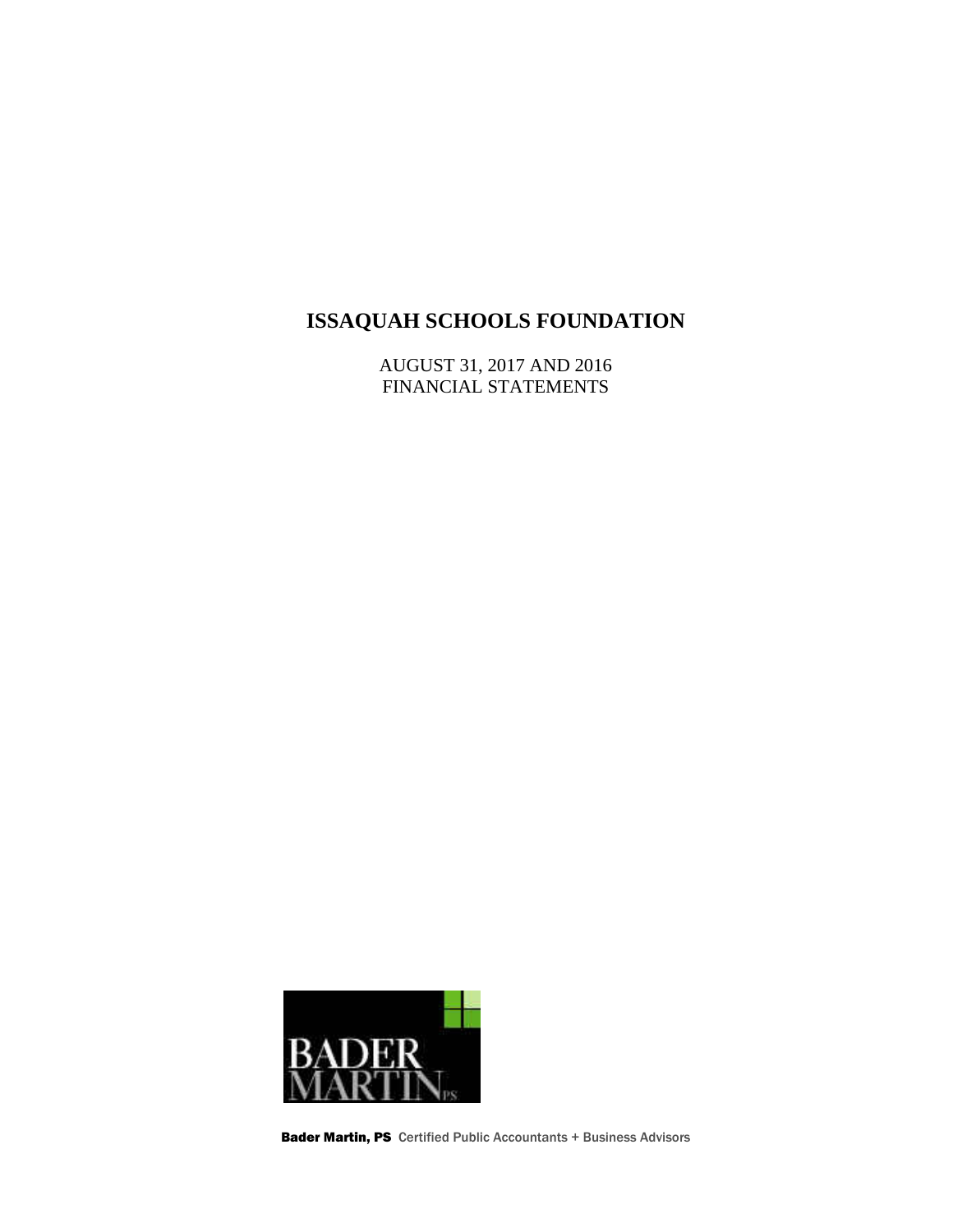

### Independent Auditors' Report

Board of Trustees Issaquah Schools Foundation Seattle, Washington

We have audited the accompanying financial statements of Issaquah Schools Foundation, which comprise the statement of financial position as of August 31, 2017, and the related statements of activities, functional expenses and cash flows for the year then ended, and the related notes to the financial statements.

### **Management's Responsibility for the Financial Statements**

Management is responsible for the preparation and fair presentation of these financial statements in accordance with accounting principles generally accepted in the United States of America; this includes the design, implementation, and maintenance of internal control relevant to the preparation and fair presentation of financial statements that are free from material misstatement, whether due to fraud or error.

### **Auditors' Responsibility**

Our responsibility is to express an opinion on these financial statements based on our audit. We conducted our audit in accordance with auditing standards generally accepted in the United States of America. Those standards require that we plan and perform the audit to obtain reasonable assurance about whether the financial statements are free from material misstatement.

An audit involves performing procedures to obtain audit evidence about the amounts and disclosures in the financial statements. The procedures selected depend on the auditor's judgment, including the assessment of the risks of material misstatement of the financial statements, whether due to fraud or error. In making those risk assessments, the auditor considers internal control relevant to the entity's preparation and fair presentation of the financial statements in order to design audit procedures that are appropriate in the circumstances, but not for the purpose of expressing an opinion on the effectiveness of the entity's internal control. Accordingly, we express no such opinion. An audit also includes evaluating the appropriateness of accounting policies used and the reasonableness of significant accounting estimates made by management, as well as evaluating the overall presentation of the financial statements.

We believe that the audit evidence we have obtained is sufficient and appropriate to provide a basis for our audit opinion.

**Bader Martin, P.S.** Certified Public Accountants + Business Advisors

1000 Second Avenue, 34th Floor, Seattle, Washington 98104-1022 | 206.621.1900 | FAX 206.682.1874 | www.badermartin.com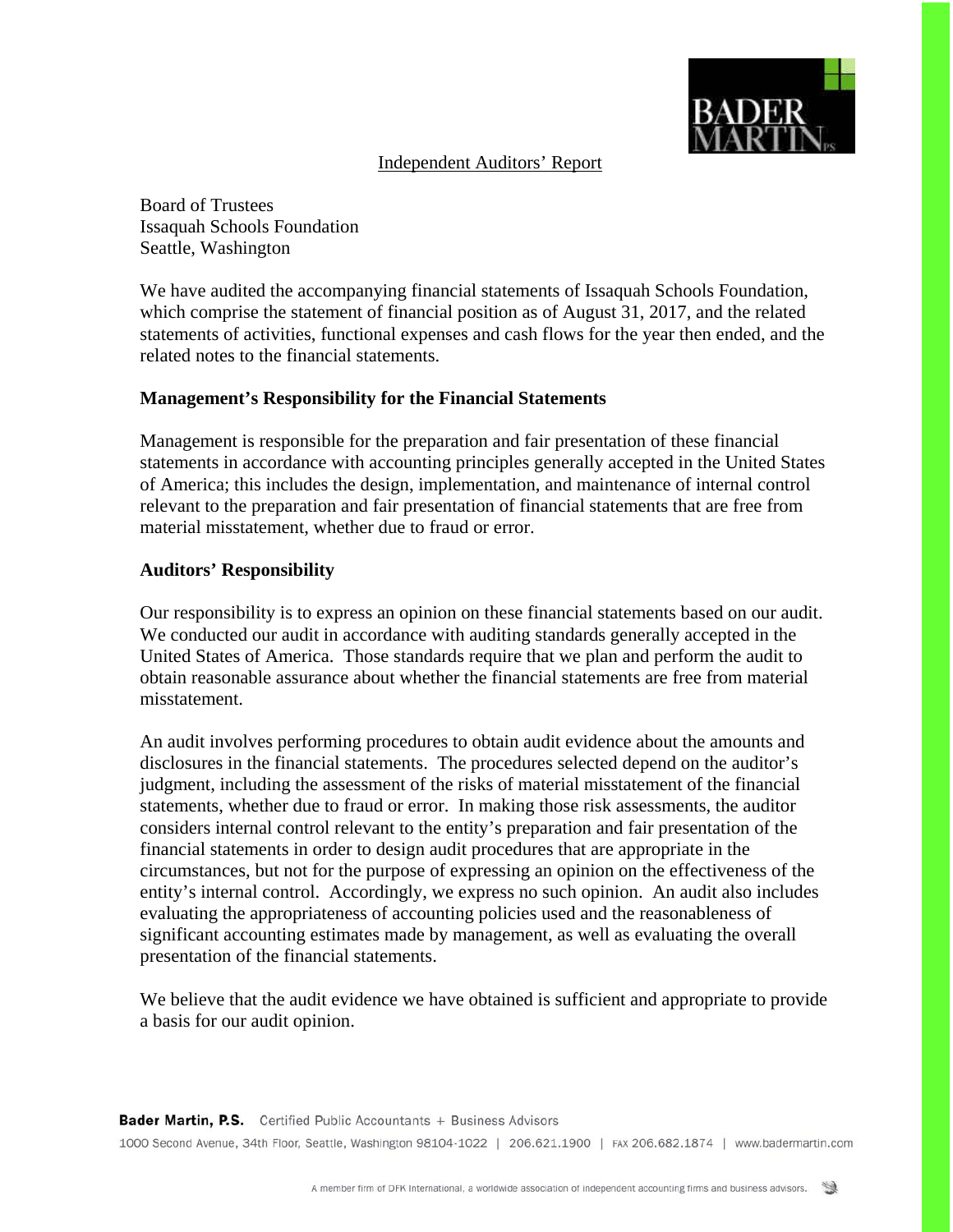Board of Trustees Issaquah Schools Foundation Seattle, Washington

## **Opinion**

In our opinion, the financial statements referred to above present fairly, in all material respects, the financial position of Issaquah Schools Foundation as of August 31, 2017, and the changes in its net assets and its cash flows for the year then ended in accordance with accounting principles generally accepted in the United States of America.

### **Prior Period Financial Statements**

The financial statements of Issaquah Schools Foundation as of August 31, 2016, were audited by other auditors whose report dated June 5, 2017, expressed an unmodified opinion on those statements.

BADER MARTIN, P.S.

January 24, 2018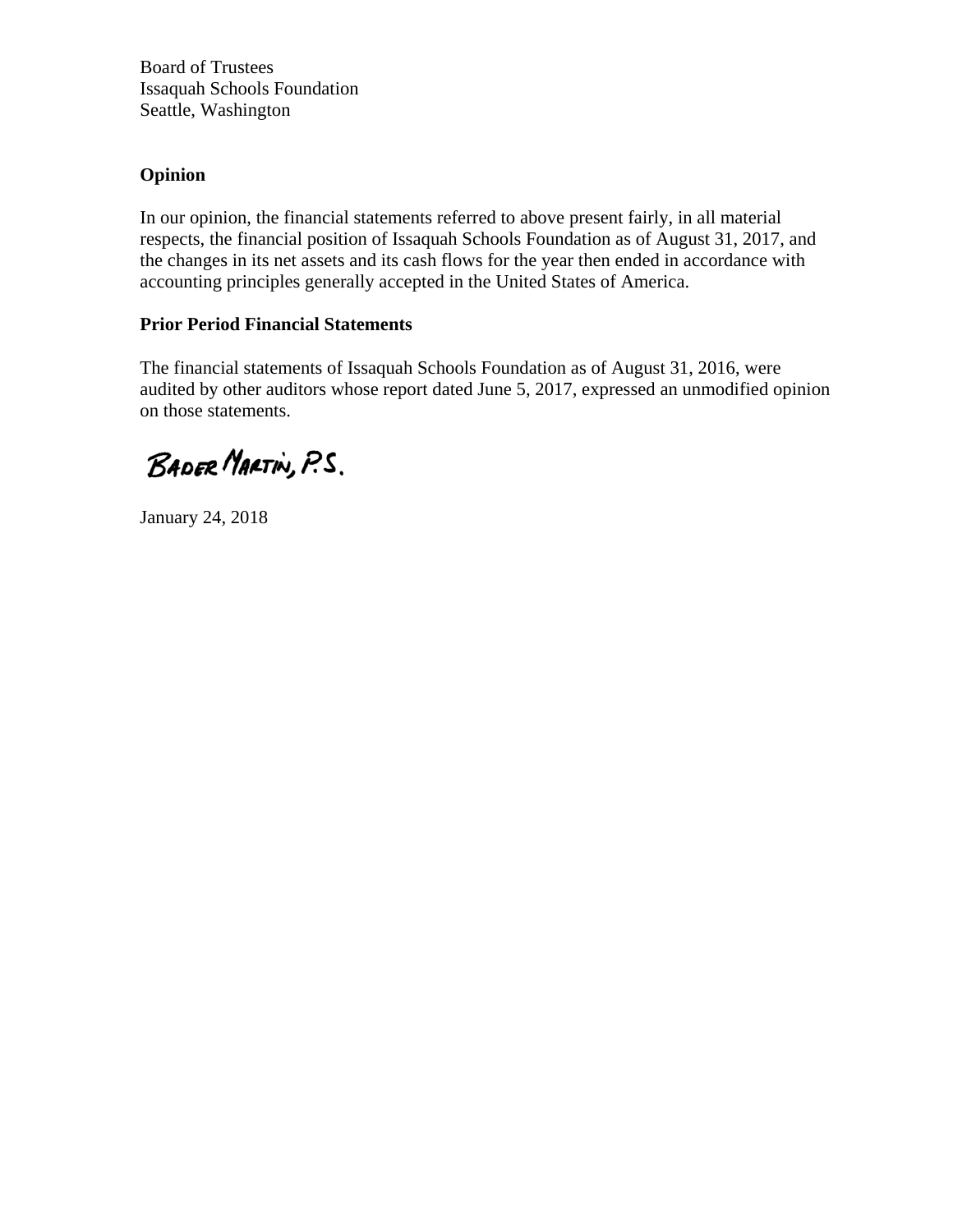# STATEMENTS OF FINANCIAL POSITION

|                                                                                                                                         |    | August 31,<br>2017              |    | 2016                            |
|-----------------------------------------------------------------------------------------------------------------------------------------|----|---------------------------------|----|---------------------------------|
| <b>ASSETS</b>                                                                                                                           |    |                                 |    |                                 |
| Current assets:<br>Cash and cash equivalents<br>Current portion of pledges receivable, net<br>Prepaid expenses                          | \$ | 715,409<br>160,692<br>1,468     | \$ | 920,622<br>48,800<br>1,428      |
| Total current assets                                                                                                                    |    | 877,569                         |    | 970,850                         |
| Pledges receivable, less current portion, net<br>of allowance for doubtful accounts<br>Equipment, net<br>Investments held for endowment |    | 43,549<br>7,057<br>874,198      |    | 20,140<br>9,285<br>727,041      |
| <b>Total assets</b>                                                                                                                     |    | 1,802,373                       |    | 1,727,316                       |
| <b>LIABILITIES AND NET ASSETS</b>                                                                                                       |    |                                 |    |                                 |
| <b>Current liabilities:</b><br>Accounts payable and accrued expenses<br>Grants payable<br><b>Total liabilities</b>                      | \$ | 52,378<br>375,072<br>427,450    | \$ | 65,344<br>488,717<br>554,061    |
| Net assets:<br>Unrestricted:<br>Undesignated<br>Board designated                                                                        |    | 304,446<br>874,198<br>1,178,644 |    | 319,638<br>727,041<br>1,046,679 |
| Temporarily restricted                                                                                                                  |    | 196,279                         |    | 126,576                         |
| Total net assets                                                                                                                        |    | 1,374,923                       |    | 1,173,255                       |
| Total liabilities and net assets                                                                                                        |    | 1,802,373                       | \$ | 1,727,316                       |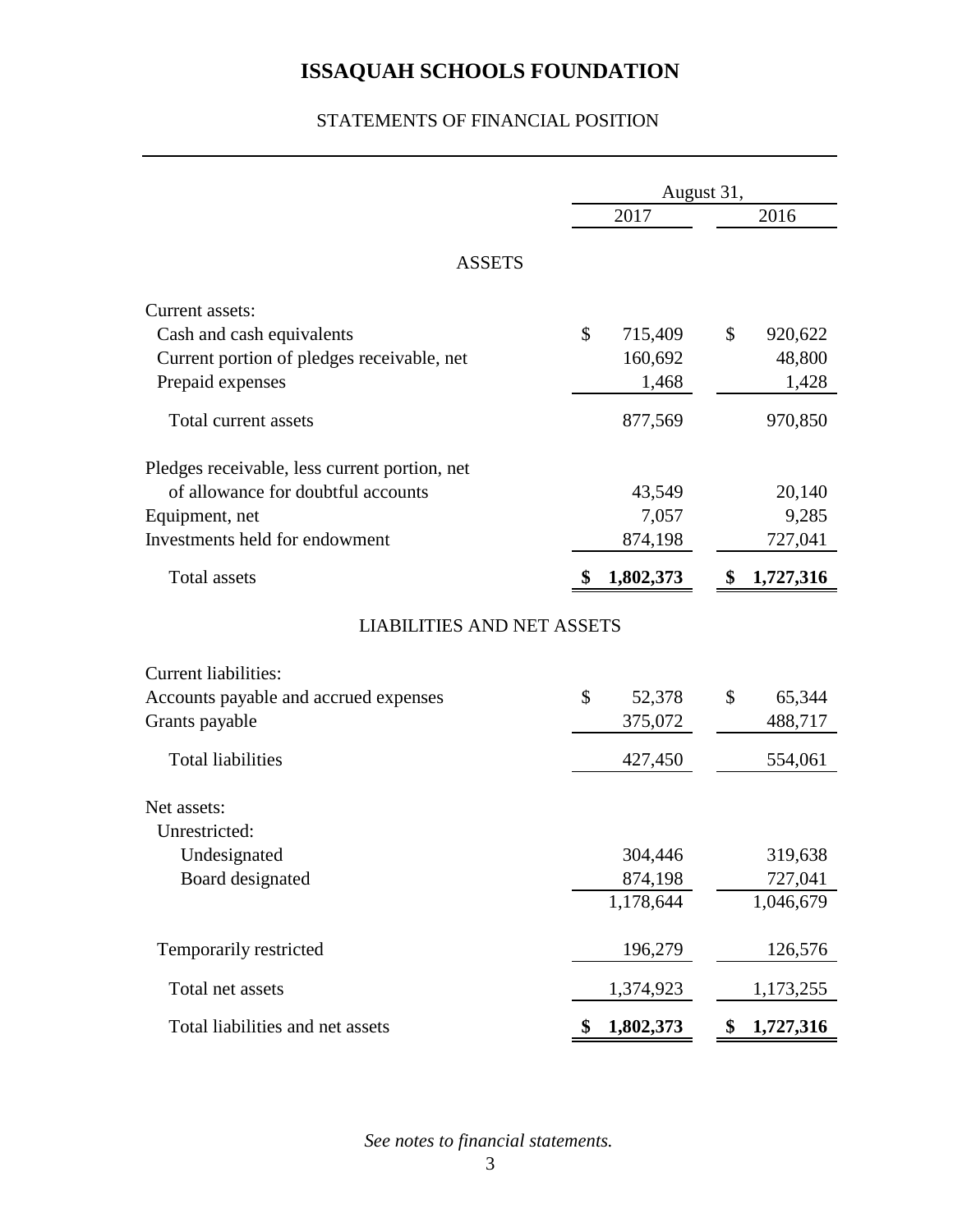## STATEMENT OF ACTIVITIES

### YEAR ENDED AUGUST 31, 2017

|                                        | Temporarily<br>restricted<br>Unrestricted |               | Total           |
|----------------------------------------|-------------------------------------------|---------------|-----------------|
| Support and revenue:                   |                                           |               |                 |
| Individual contributions               | \$<br>927,792                             | \$<br>93,263  | 1,021,055<br>\$ |
| Corporate and foundation contributions | 3,140                                     | 191,750       | 194,890         |
| In-kind contributions                  | 229,225                                   |               | 229,225         |
| Government and business grants         | 32,672                                    | 32,735        | 65,407          |
| Special events, net of expenses        |                                           |               |                 |
| of \$63,333                            | 569,693                                   |               | 569,693         |
| Other income                           | 649                                       |               | 649             |
| Investment income                      | 97,519                                    |               | 97,519          |
| Net assets released from restriction   | 248,045                                   | (248, 045)    |                 |
| Total support and revenue              | 2,108,735                                 | 69,703        | 2,178,438       |
| Expenses:                              |                                           |               |                 |
| Program services                       | 1,291,566                                 |               | 1,291,566       |
| Management and general                 | 386,098                                   |               | 386,098         |
| Fundraising                            | 299,106                                   |               | 299,106         |
| Total expenses                         | 1,976,770                                 |               | 1,976,770       |
| Change in net assets                   | 131,965                                   | 69,703        | 201,668         |
| Net assets, beginning of year          | 1,046,679                                 | 126,576       | 1,173,255       |
| Net assets, end of year                | 1,178,644                                 | 196,279<br>\$ | 1,374,923<br>\$ |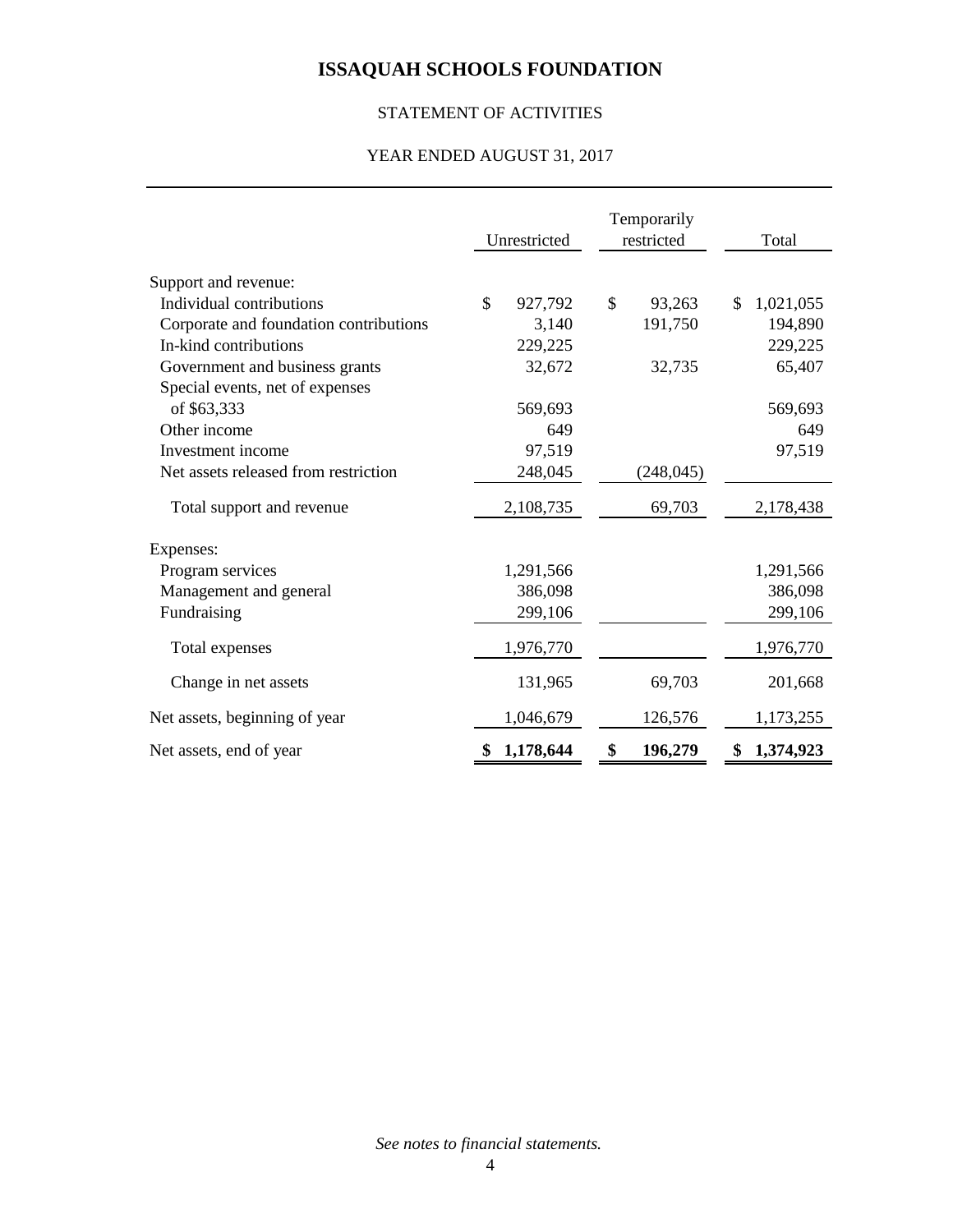## STATEMENT OF ACTIVITIES

### YEAR ENDED AUGUST 31, 2016

|                                        | Temporarily<br>Unrestricted<br>restricted |               | Total           |
|----------------------------------------|-------------------------------------------|---------------|-----------------|
| Support and revenue:                   |                                           |               |                 |
| Individual contributions               | $\mathbf{\hat{S}}$<br>692,277             | \$<br>84,405  | \$<br>776,682   |
| Corporate and foundation contributions | 21,155                                    | 55,000        | 76,155          |
| In-kind contributions                  | 163,770                                   |               | 163,770         |
| Government and business grants         | 36,392                                    | 10,100        | 46,492          |
| Special events, net of expenses        |                                           |               |                 |
| of \$98,348                            | 665,081                                   |               | 665,081         |
| Other income                           | 868                                       |               | 868             |
| Investment income                      | 55,372                                    |               | 55,372          |
| Net assets released from restriction   | 188,563                                   | (188, 563)    |                 |
| Total support and revenue              | 1,823,478                                 | (39,058)      | 1,784,420       |
| Expenses:                              |                                           |               |                 |
| Program services                       | 1,256,950                                 |               | 1,256,950       |
| Management and general                 | 285,276                                   |               | 285,276         |
| Fundraising                            | 281,673                                   |               | 281,673         |
| Total expenses                         | 1,823,899                                 |               | 1,823,899       |
| Change in net assets                   | (421)                                     | (39,058)      | (39, 479)       |
| Net assets, beginning of year          | 1,047,100                                 | 165,634       | 1,212,734       |
| Net assets, end of year                | 1,046,679<br>\$                           | 126,576<br>\$ | 1,173,255<br>\$ |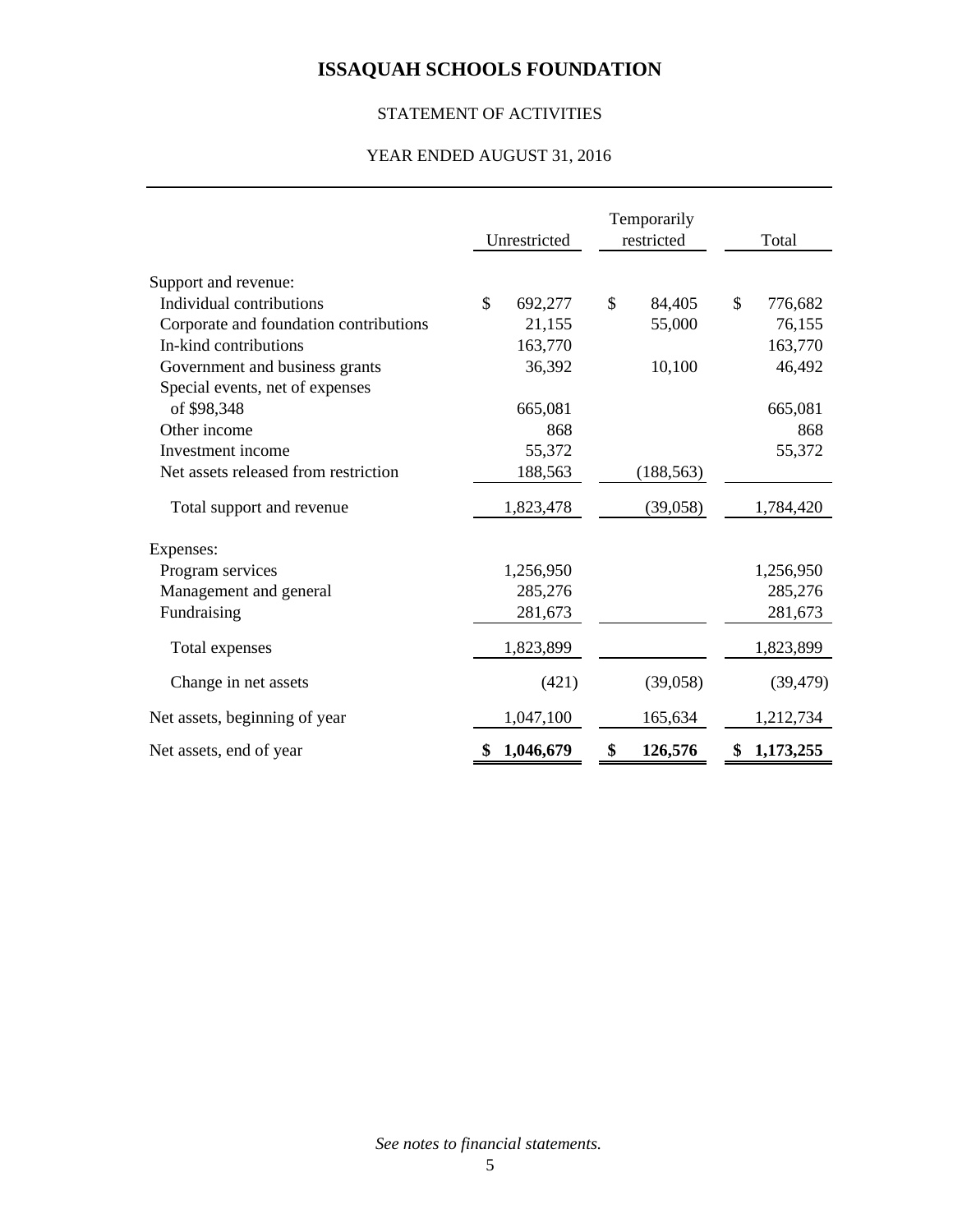## STATEMENT OF FUNCTIONAL EXPENSES

## YEAR ENDED AUGUST 31, 2017

|                           | Program<br>services | Management<br>and general |         |              | Fundraising | Total           |
|---------------------------|---------------------|---------------------------|---------|--------------|-------------|-----------------|
| Grants to school district | \$<br>743,089       |                           |         |              |             | \$<br>743,089   |
| Salaries and wages        | 202,673             | \$                        | 154,706 | $\mathbb{S}$ | 156,353     | 513,732         |
| Employee benefits         | 3,834               |                           | 9,815   |              | 17,754      | 31,403          |
| Payroll taxes             | 16,004              |                           | 10,121  |              | 11,961      | 38,086          |
| Other program costs       | 255,751             |                           |         |              |             | 255,751         |
| In-kind donations         | 69,929              |                           | 17,217  |              | 63,238      | 150,384         |
| Contract services         |                     |                           | 75,206  |              |             | 75,206          |
| Office expenses           | 286                 |                           | 15,117  |              | 23,957      | 39,360          |
| Miscellaneous expenses    |                     |                           | 30,305  |              | 19,759      | 50,064          |
| Uncollectible pledges     |                     |                           | 39,093  |              |             | 39,093          |
| Facilities and equipment  |                     |                           | 4,866   |              |             | 4,866           |
| Advertising and promotion |                     |                           | 15,070  |              | 6,084       | 21,154          |
| Information technology    |                     |                           | 6,808   |              |             | 6,808           |
| Insurance                 |                     |                           | 2,924   |              |             | 2,924           |
| Conference and meetings   |                     |                           | 2,295   |              |             | 2,295           |
| Depreciation              |                     |                           | 2,228   |              |             | 2,228           |
| Travel                    |                     |                           | 327     |              |             | 327             |
| Total expenses            | 1,291,566           | \$                        | 386,098 | \$           | 299,106     | \$<br>1,976,770 |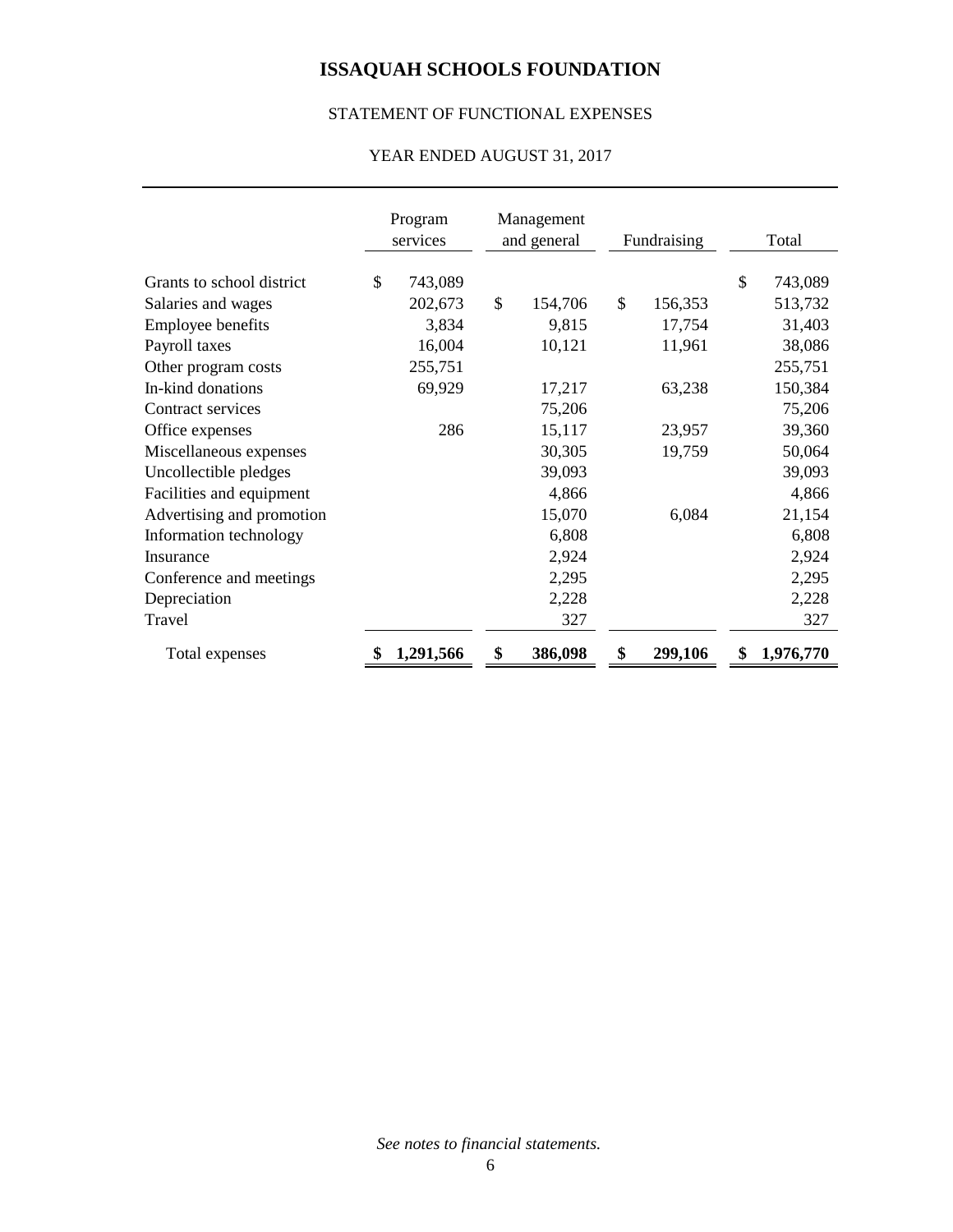## STATEMENT OF FUNCTIONAL EXPENSES

## YEAR ENDED AUGUST 31, 2016

|                           | Program<br>services |           | Management<br>and general |         |              | Fundraising | Total           |
|---------------------------|---------------------|-----------|---------------------------|---------|--------------|-------------|-----------------|
| Grants to school district | \$                  | 728,821   |                           |         |              |             | \$<br>728,821   |
| Salaries and wages        |                     | 201,125   | \$                        | 111,315 | $\mathbb{S}$ | 145,932     | 458,372         |
| Employee benefits         |                     | 13,629    |                           | 10,247  |              | 23,118      | 46,994          |
| Payroll taxes             |                     | 14,279    |                           | 7,089   |              | 13,152      | 34,520          |
| Other program costs       |                     | 257,976   |                           |         |              |             | 257,976         |
| In-kind donations         |                     | 40,880    |                           | 17,135  |              | 23,897      | 81,912          |
| Miscellaneous expenses    |                     | 150       |                           | 27,198  |              | 34,445      | 61,793          |
| Office expenses           |                     |           |                           | 11,466  |              | 26,068      | 37,534          |
| Uncollectible pledges     |                     |           |                           | 35,623  |              |             | 35,623          |
| Advertising and promotion |                     |           |                           | 21,866  |              | 13,280      | 35,146          |
| Contract services         |                     |           |                           | 19,759  |              | 1,781       | 21,540          |
| Conference and meetings   |                     | 90        |                           | 7,126   |              |             | 7,216           |
| Information technology    |                     |           |                           | 6,351   |              |             | 6,351           |
| Depreciation              |                     |           |                           | 3,962   |              |             | 3,962           |
| Facilities and equipment  |                     |           |                           | 3,159   |              |             | 3,159           |
| Insurance                 |                     |           |                           | 2,924   |              |             | 2,924           |
| Travel                    |                     |           |                           | 56      |              |             | 56              |
| Total expenses            |                     | 1,256,950 | \$                        | 285,276 | \$           | 281,673     | \$<br>1,823,899 |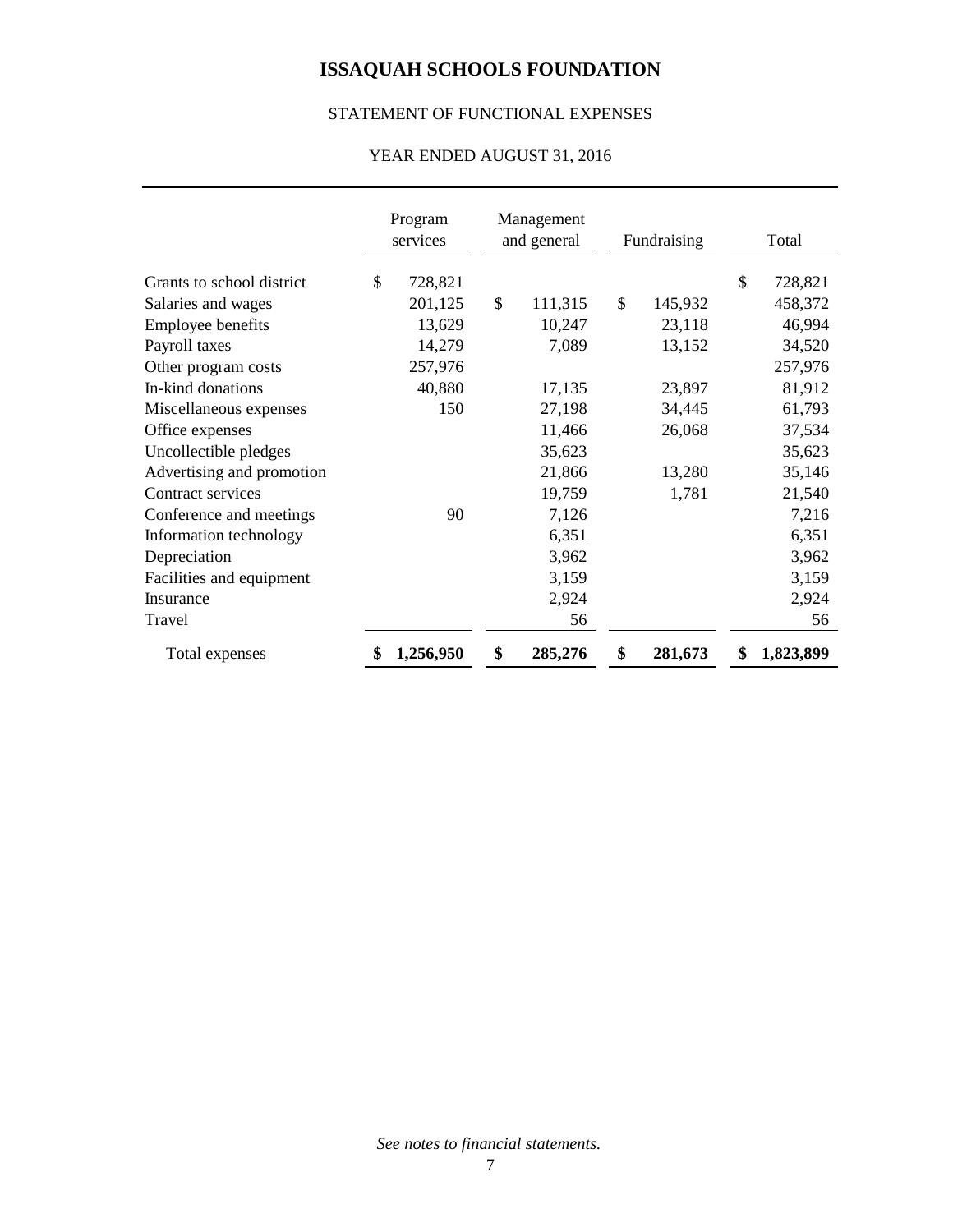## STATEMENTS OF CASH FLOWS

|                                                         | Year ended August 31, |            |    |            |  |
|---------------------------------------------------------|-----------------------|------------|----|------------|--|
|                                                         |                       | 2017       |    | 2016       |  |
| Cash flows from operating activities:                   |                       |            |    |            |  |
| Change in net assets                                    | \$                    | 201,668    | \$ | (39, 479)  |  |
| Adjustments to reconcile change in net assets           |                       |            |    |            |  |
| to net cash provided by (used in) operating activities: |                       |            |    |            |  |
| Gains on investments                                    |                       | (88, 836)  |    | (55,396)   |  |
| Depreciation                                            |                       | 2,228      |    | 3,962      |  |
| Uncollectible pledges                                   |                       | 39,093     |    | 35,623     |  |
| Changes in assets and liabilities:                      |                       |            |    |            |  |
| Pledges receivable                                      |                       | (174, 394) |    | (2,699)    |  |
| Prepaid expenses                                        |                       | (40)       |    | 3          |  |
| Accounts payable                                        |                       | (12,966)   |    | 43,083     |  |
| Grants payable                                          |                       | (113, 645) |    | 71,496     |  |
| Net cash provided by (used in) operating activities     |                       | (146, 892) |    | 56,593     |  |
| Cash flows from investing activities:                   |                       |            |    |            |  |
| Purchases of investments                                |                       | (65,510)   |    | (175,000)  |  |
| Proceeds from sale of investments                       |                       | 7,189      |    |            |  |
| Purchases of equipment                                  |                       |            |    | (4, 333)   |  |
| Net cash used in investing activities                   |                       | (58, 321)  |    | (179, 333) |  |
| Net change in cash and cash equivalents                 |                       | (205, 213) |    | (122,740)  |  |
| Cash and cash equivalents, beginning of year            |                       | 920,622    |    | 1,043,362  |  |
| Cash and cash equivalents, end of year                  | \$                    | 715,409    | \$ | 920,622    |  |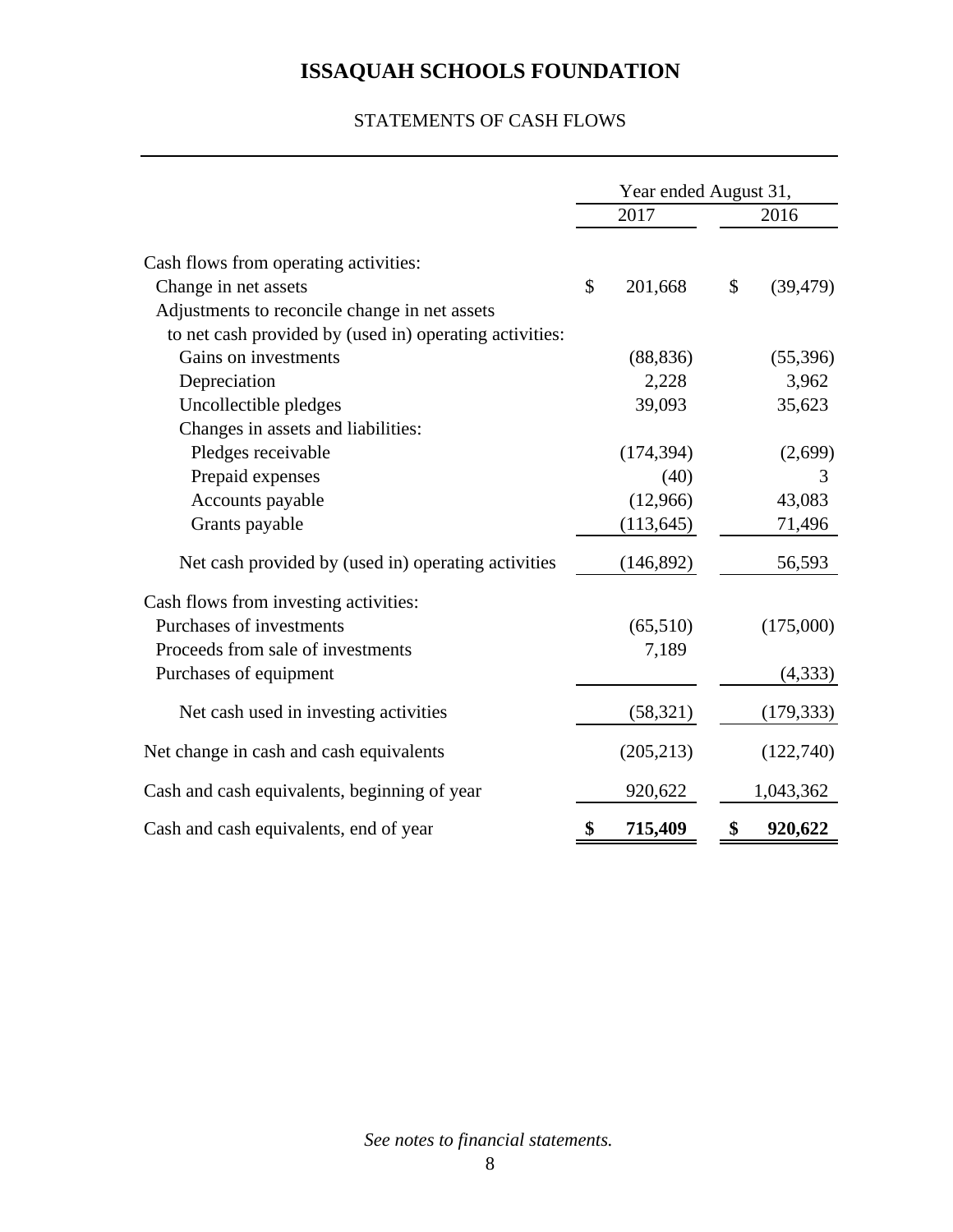#### NOTES TO FINANCIAL STATEMENTS

#### 1. Organization and summary of significant accounting policies:

#### Organization:

The Issaquah Schools Foundation (the Foundation) is a Washington nonprofit corporation organized in 1987 to drive resources to help all students achieve the promise of their academic potential.

The Foundation strives to be the unifying organization that enables the Issaquah School District (the District) to provide access to exceptional opportunities districtwide that ignite learning, improve educational outcomes, and prepare all students to be confident, competent, and engaged citizens. The Foundation is funded through individuals, parents, and other organizations in the Issaquah community.

The Foundation's primary program services include:

**Cultural Bridges** - Cultural Bridges is a family engagement strategy that helps build relationships between parents who were not born in the United States, their children, the District, and the broader Issaquah community through outreach, events, mentoring, translation services, and quarterly magazines.

**Elementary Art** - Issaquah Parent Teacher Student Association (PTSA) Council and the Foundation collaborate to provide elementary art education, an essential, however unfunded, state requirement. Through a system powered by volunteer art docents, all elementary students in the District receive art classes in their classrooms. The PTSAs in each school support the school-based costs of this program and the Foundation supports a district-level Art Docent Coordinator who provides training, curricular support, and technical assistance to the volunteer art docents.

**Future Map** - Future Map is an enhancement to Career Cruising, an innovative selfexploration and planning software that engages all high school students in the process of building their future by inspiring and providing them information to supplement their dreams. Future Map connects the business community to students, providing access to speakers, job shadowing, and career experts.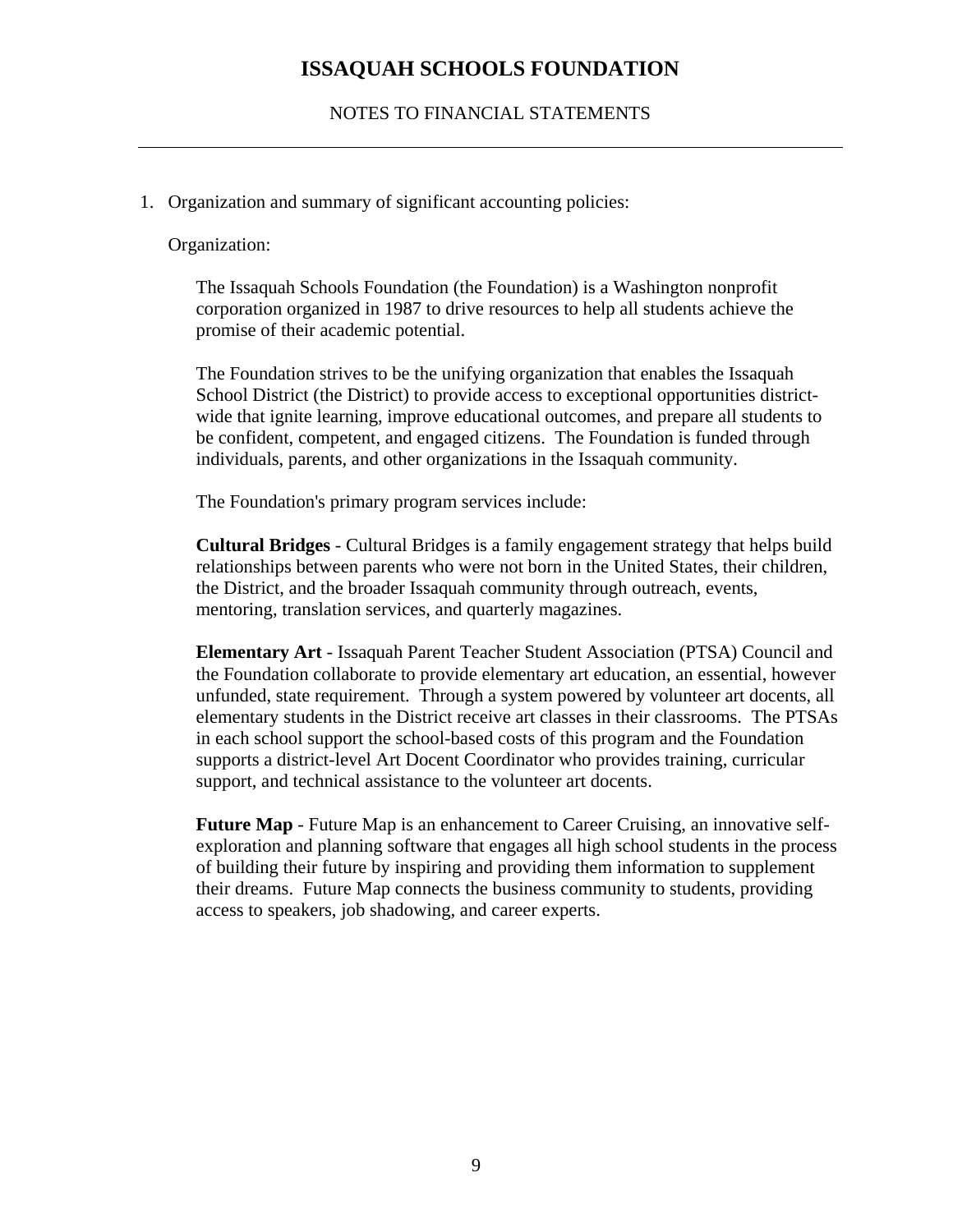NOTES TO FINANCIAL STATEMENTS (CONTINUED)

1. Organization and summary of significant accounting policies (continued):

Organization (continued):

**Healthy Youth Initiative** - Healthy Youth Initiative (HYI) aims to build the community's capacity to empower youth and families, to reduce negative social and emotional (risky) behaviors, and to network the community in support of healthy youth and strong families. There are four main focuses for these efforts: 1) prevention of youth alcohol and substance abuse; 2) prevention of youth suicide, as well as promotion of youth mental health; 3) assistance for students in need of housing, clothing, food, and school supplies; and 4) research and community assessments to ensure that HYI is addressing appropriate needs within the District and the community.

**VOICE** - Volunteers of Issaquah Changing Education (VOICE) seeks to establish connections between struggling and at-risk District students to improve academic performance, increase self-esteem, develop critical social skills, and re-engage students with their school community. VOICE pairs these students with caring community members who meet with mentees one hour a week throughout the school year.

**Grants - Classroom Enrichment** - The Foundation recognizes that school budgets are limited and that classroom demands are high. Each year, the Foundation awards Classroom Enrichment Grants to enhance the learning environment of individual classrooms, libraries, computer labs, resource centers, and schools. Grants in this program are funded up to \$1,000.

**Grants - Kateri Brow** - Named for a past superintendent of the District, Kateri Brow Grants are awarded to encourage continuous improvement in education within the District. Kateri Brow Big Idea Grants are awarded for programs that reflect vision and innovation in education, while Kateri Brow Biggest Need Grants are awarded for programs that respond to a compelling need. Kateri Brow awards range in amounts from \$1,000 to \$10,000.

Basis of presentation:

The accompanying financial statements have been prepared on the accrual basis of accounting in accordance with accounting principles generally accepted in the United States. Net assets and revenues, gains, and losses are classified based on the existence or absence of donor-imposed restrictions.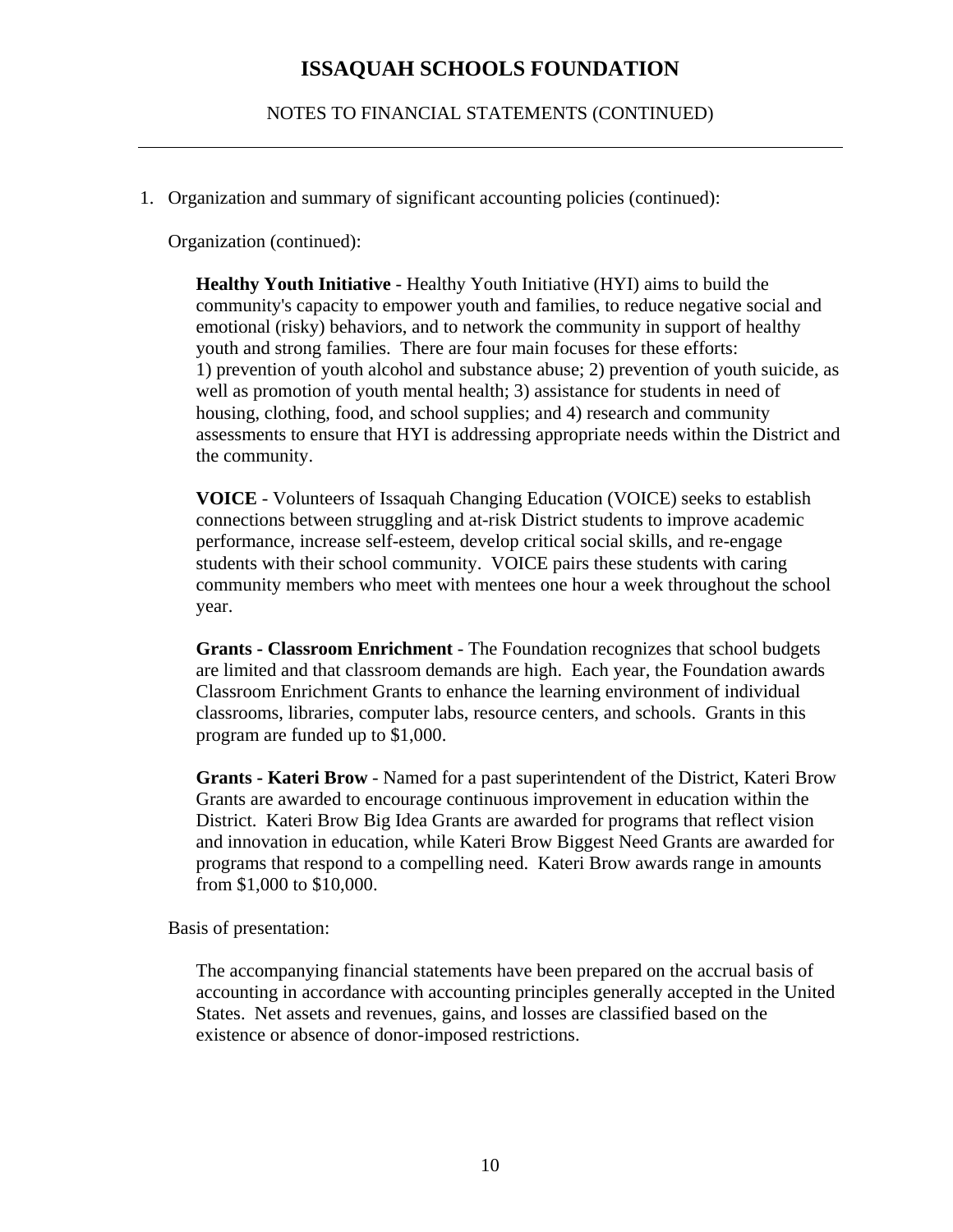NOTES TO FINANCIAL STATEMENTS (CONTINUED)

1. Organization and summary of significant accounting policies (continued):

Basis of presentation (continued):

Accordingly, net assets of the Foundation and changes in net assets are classified and reported as follows:

**Unrestricted net assets** - Net assets that are not subject to donor-imposed stipulations. The Foundation has two categories of unrestricted net assets:

Undesignated – Consists of assets, liabilities, revenues, and expenses available for current programs and administration.

Board Designated – Net assets set aside by the Board of Trustees (the Board) for specific purposes.

**Temporarily restricted** - Net assets subject to donor-imposed stipulations that will be met either by actions of the Foundation or the passage of time.

Revenues are reported as increases in unrestricted net assets unless use of the related assets are limited by donor-imposed restrictions. Expenses are reported as decreases in unrestricted net assets. Expiration of temporary restrictions on net assets (i.e. the donor-stipulated purpose has been fulfilled and/or the stipulated time period has lapsed) are reported as reclassifications between the applicable classes of net assets. Gains and losses on investments and other assets or liabilities are reported as increases or decreases in unrestricted net assets unless their use is restricted by explicit donor stipulation or by law.

The Foundation had no permanently restricted net assets at August 31, 2017 or 2016.

Cash and cash equivalents:

Cash and cash equivalents consist principally of cash held in checking accounts and the Foundation's money market account. Cash included with investment accounts are grouped with investments. Cash balances may exceed federally insured limits.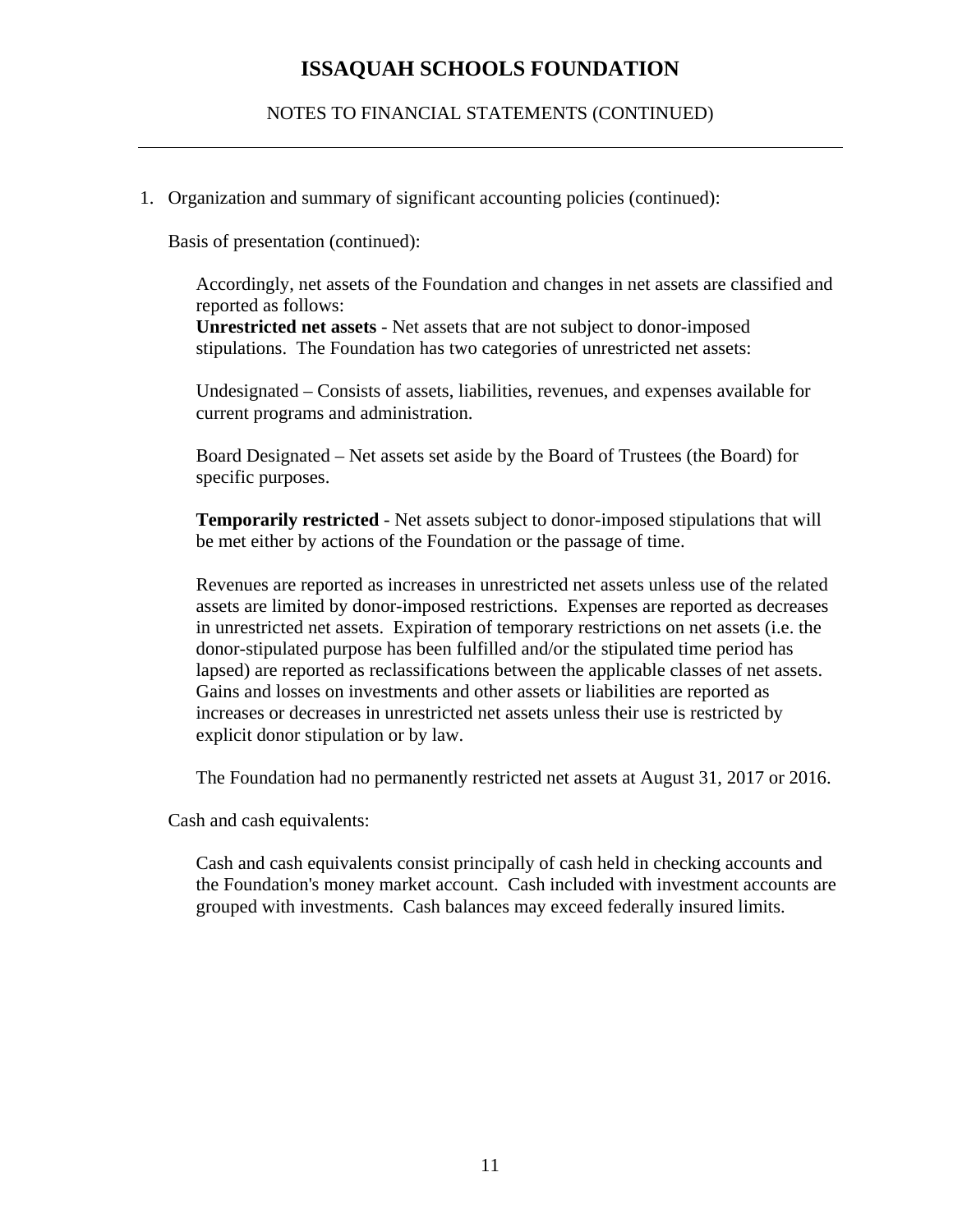NOTES TO FINANCIAL STATEMENTS (CONTINUED)

#### 1. Organization and summary of significant accounting policies (continued):

#### Receivables:

Pledges receivable that are expected to be collected within one year are recorded as current assets at net realizable value. Pledges receivable that are expected to be collected over a period longer than one year are recorded as non-current assets at fair value, and fair value is measured as the present value of their future cash flows. No present value discount on long-term pledges receivable has been recorded as management believes the discount is immaterial to the financial statements as a whole. Conditional promises to give are not included as support until the conditions are substantially met.

Management reviews the collectability of receivables on a periodic basis, determines the amount estimated to be uncollectible, and establishes an allowance. The Foundation charges off receivables against the allowance when management determines that a receivable is not collectible.

Investments and fair value measurements:

Investments consist of various mutual funds and certain money market accounts that can also be classified as investments because the accounts are held in investment accounts. Investments are reported at their fair value using Level 1 inputs (based on quoted prices in active markets for identical assets) in the statements of financial position. Fair value is the price that would be received to sell an asset or paid to transfer a liability in an orderly transaction between market participants at the measurement date. There have been no changes in valuation techniques used during the years ended August 31, 2017 and 2016.

Purchases and sales of securities are recorded on a trade-date basis. Realized gains and losses are recorded as the difference between historical cost and fair value when an investment is sold. Unrealized gains and losses are recorded as the change in the fair value of investments. Investment income, which includes interest, dividends, and realized and unrealized gains and losses is recognized in the statements of activities.

#### Equipment:

Equipment is stated at cost for purchased assets or estimated fair value at the date of receipt for donated assets. Depreciation is provided using the straight-line method over the estimated useful lives of the assets of 5 years. The Foundation capitalizes purchases of equipment that cost over \$5,000.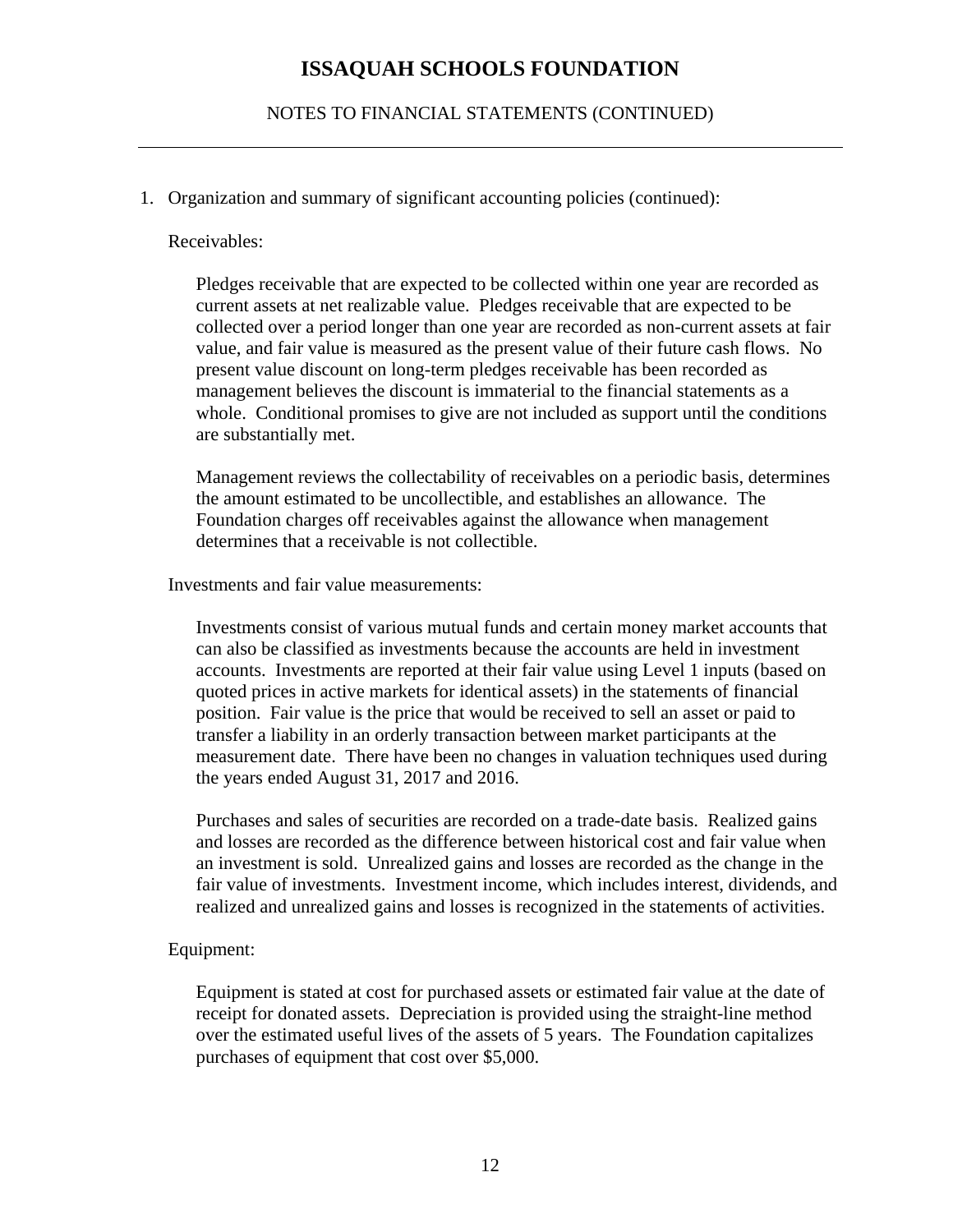NOTES TO FINANCIAL STATEMENTS (CONTINUED)

1. Organization and summary of significant accounting policies (continued):

Revenue recognition:

Revenue is recognized when the grant requirements are met and collectability is reasonably assured. Contributions are recorded at fair value as cash or receivables and as revenues in the period received, in accordance with donor-imposed restrictions.

Grants to the District:

Grants made to the District are reported as expenses in the year the grant commitments are made. Amounts awarded but not yet paid are reported as grants payable on the statements of financial position.

Functional expenses:

The accompanying statements of functional expenses include all direct costs of each program or supporting service. Costs that benefit more than one activity are allocated based on an analysis of personnel time and space utilized for the related activities.

Income taxes:

The Foundation is exempt from federal income taxes under Section  $501(c)(3)$  of the Internal Revenue Code (IRC). In addition, the Foundation has been determined by the Internal Revenue Service not to be a private foundation within the meaning of Section 509(a) of the IRC. The Foundation evaluates its uncertain tax positions and a loss contingency is recognized when it is more likely than not that a liability has been incurred by the Foundation and the amount can be reasonably estimated.

Advertising and promotion:

The Foundation expenses the costs of advertising and promotion as incurred. Advertising and promotion expense was \$21,154 and \$35,146 for the years ended August 31, 2017 and 2016, respectively.

Use of estimates:

The preparation of financial statements in conformity with accounting principles generally accepted in the United States of America requires management to make estimates and assumptions that affect the amounts reported in the financial statements and related disclosures. Actual results could differ from those estimates.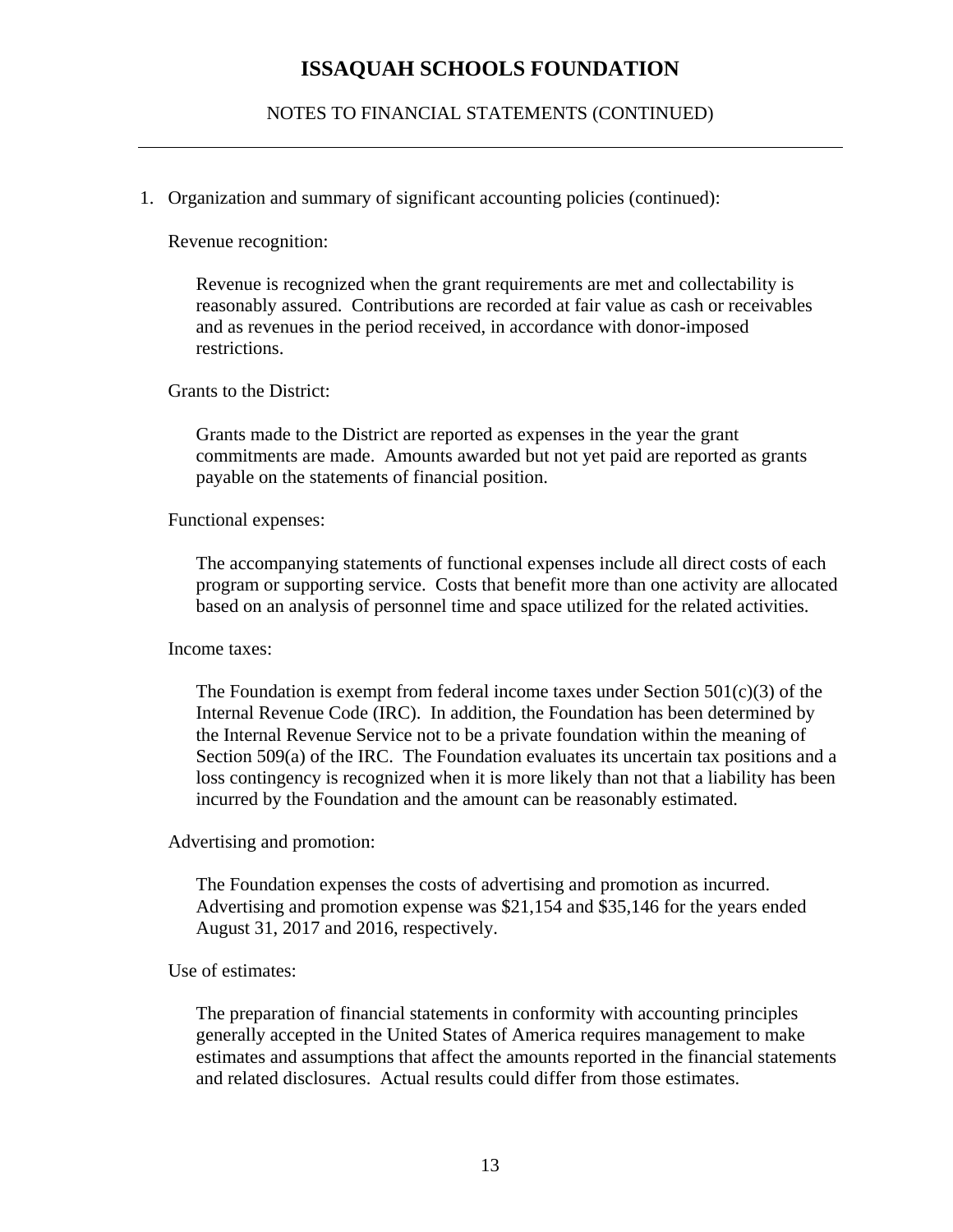NOTES TO FINANCIAL STATEMENTS (CONTINUED)

1. Organization and summary of significant accounting policies (continued):

Reclassifications:

Certain balances from the prior period have been reclassified to conform to the current period presentation.

Subsequent events:

The Foundation has evaluated subsequent events through January 24, 2018, the date which the financial statements were available to be issued.

2. Pledges receivable:

Pledges receivable are summarized in the statements of financial position as follows as of August 31:

|                                      | 2017     | 2016         |
|--------------------------------------|----------|--------------|
| Receivable in less than one year     | 168,489  | \$<br>51,292 |
| Receivable in one to five years      | 43,549   | 20,140       |
|                                      | 212,038  | 71,432       |
| Less allowance for doubtful accounts | (7, 797) | (2, 492)     |
|                                      | 204,241  | \$<br>68,940 |

These amounts are recorded in the statements of financial position as follows as of August 31:

|                                                                                  | 2017              | 2016             |
|----------------------------------------------------------------------------------|-------------------|------------------|
| Current portion of pledges receivable<br>Long-term portion of pledges receivable | 160,692<br>43,549 | 48,800<br>20,140 |
|                                                                                  | 204,241           | 68,940           |

At August 31, 2017, 29% of pledges receivable were due from two donors. At August 31, 2016, 22% of pledges receivable were due from one donor.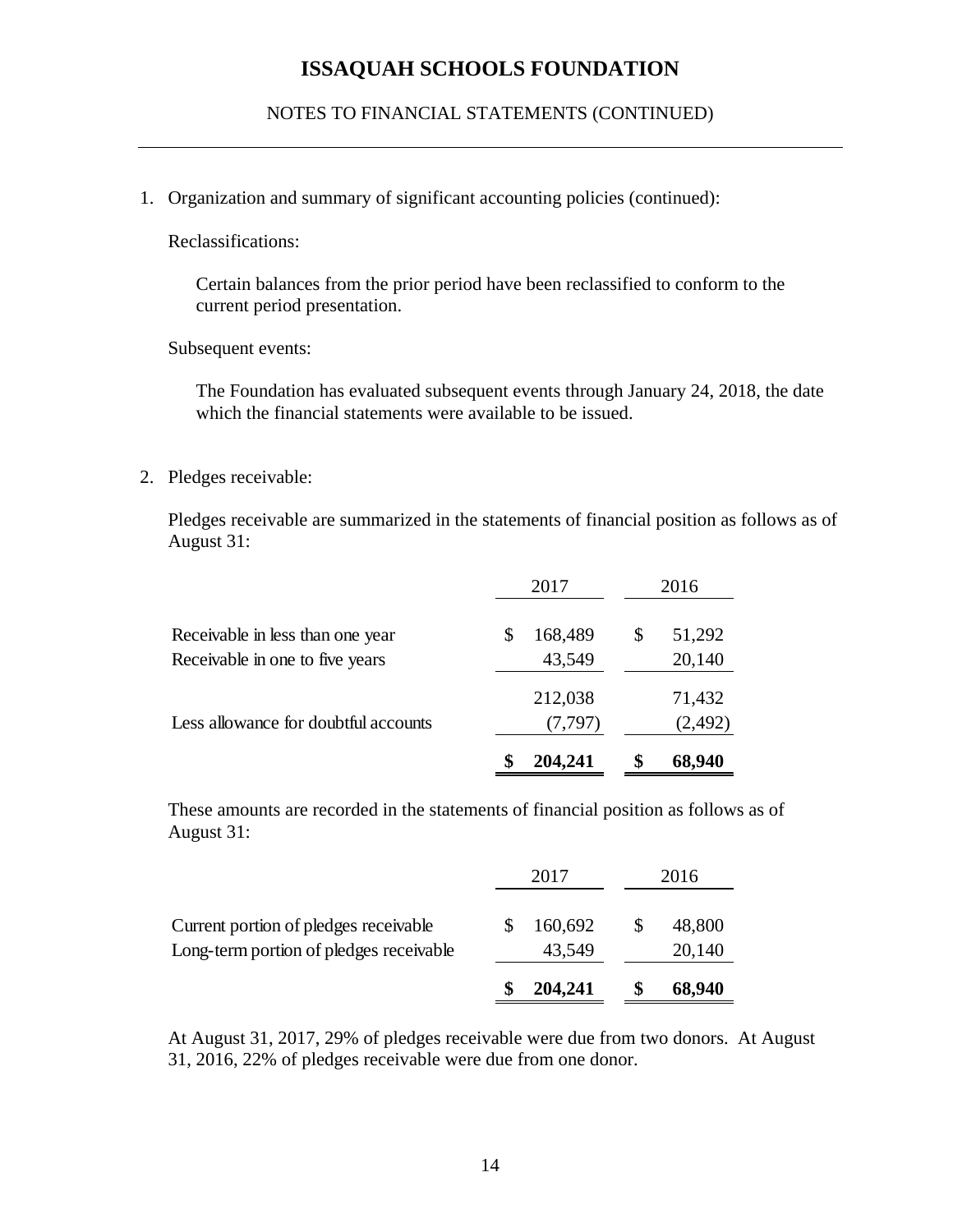### NOTES TO FINANCIAL STATEMENTS (CONTINUED)

### 3. In-kind contributions:

Donated materials are reported as contributions in the accompanying financial statements at their estimated fair value at the date of receipt. Donated services are recognized as contributions if the services (a) create or enhance nonfinancial assets, or (b) require specialized skills, are performed by people with those skills, and would otherwise be purchased by the Foundation.

Members of the Foundation's Board and numerous other individuals provide substantial amount of volunteer time and some materials of indeterminable value in support of the Foundation's events and programs. These donations do not meet the accounting rules for recognition in the financial statements.

The District, a related party, provides certain goods and services to the Foundation for continued support of educational programs under an agreement that may be terminated by either party upon a 60-day written notice. For 2017 and 2016, such items included rentfree office space and meeting rooms, and the salary of the Business Manager. The Foundation estimated that the value of this support was \$131,795 and \$116,826 for the years ended August 31, 2017 and 2016, respectively. The rent and salary are included in in-kind contributions on the statements of activities. Donated salaries and wages are included with salaries on the statements of functional expenses, while other in-kinds are included with in-kind donations. For the years ended August 31, 2017 and 2016, other in-kind donations totaled \$97,430 and \$46,944, respectively.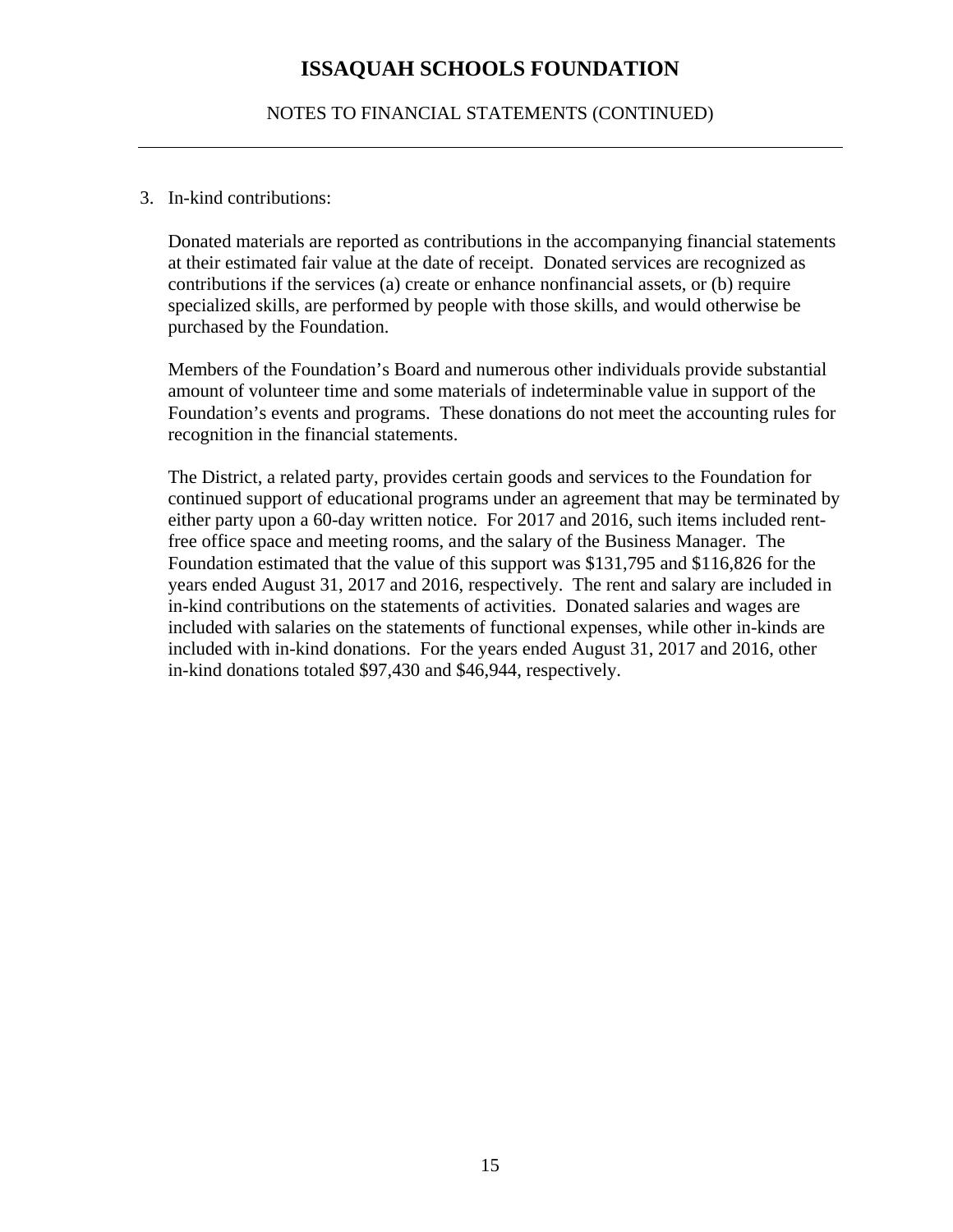# NOTES TO FINANCIAL STATEMENTS (CONTINUED)

# 4. Temporarily restricted net assets:

Temporarily restricted net assets consist of the following at August 31:

|                                      | 2017 |         | 2016          |
|--------------------------------------|------|---------|---------------|
|                                      |      |         |               |
| <b>VOICE</b>                         | \$   | 59,371  | \$<br>50,000  |
| <b>TEALS</b>                         |      | 32,979  | 31,523        |
| Capacity Building                    |      | 24,964  | 29,055        |
| Nguyen Legacy Gift                   |      | 22,056  |               |
| <b>Healthy Youth Initiative</b>      |      | 20,585  |               |
| <b>Dedicated Fine Arts</b>           |      | 20,000  |               |
| PSE - First Responder Backpacks      |      | 5,000   |               |
| <b>Teacher Recruitment (Shelter)</b> |      | 5,000   |               |
| <b>National Board Certification</b>  |      | 3,000   |               |
| <b>Testing Scholarships</b>          |      | 2,000   |               |
| Boeing Teaching Channel Science      |      | 828     |               |
| Port Blakely                         |      | 496     | 8,468         |
| Gibson EK                            |      |         | 2,600         |
| <b>Emergency Supplies</b>            |      |         | 1,768         |
| Scratch Code Club                    |      |         | 1,741         |
| $Pre-K$                              |      |         | 1,421         |
|                                      | \$   | 196,279 | \$<br>126,576 |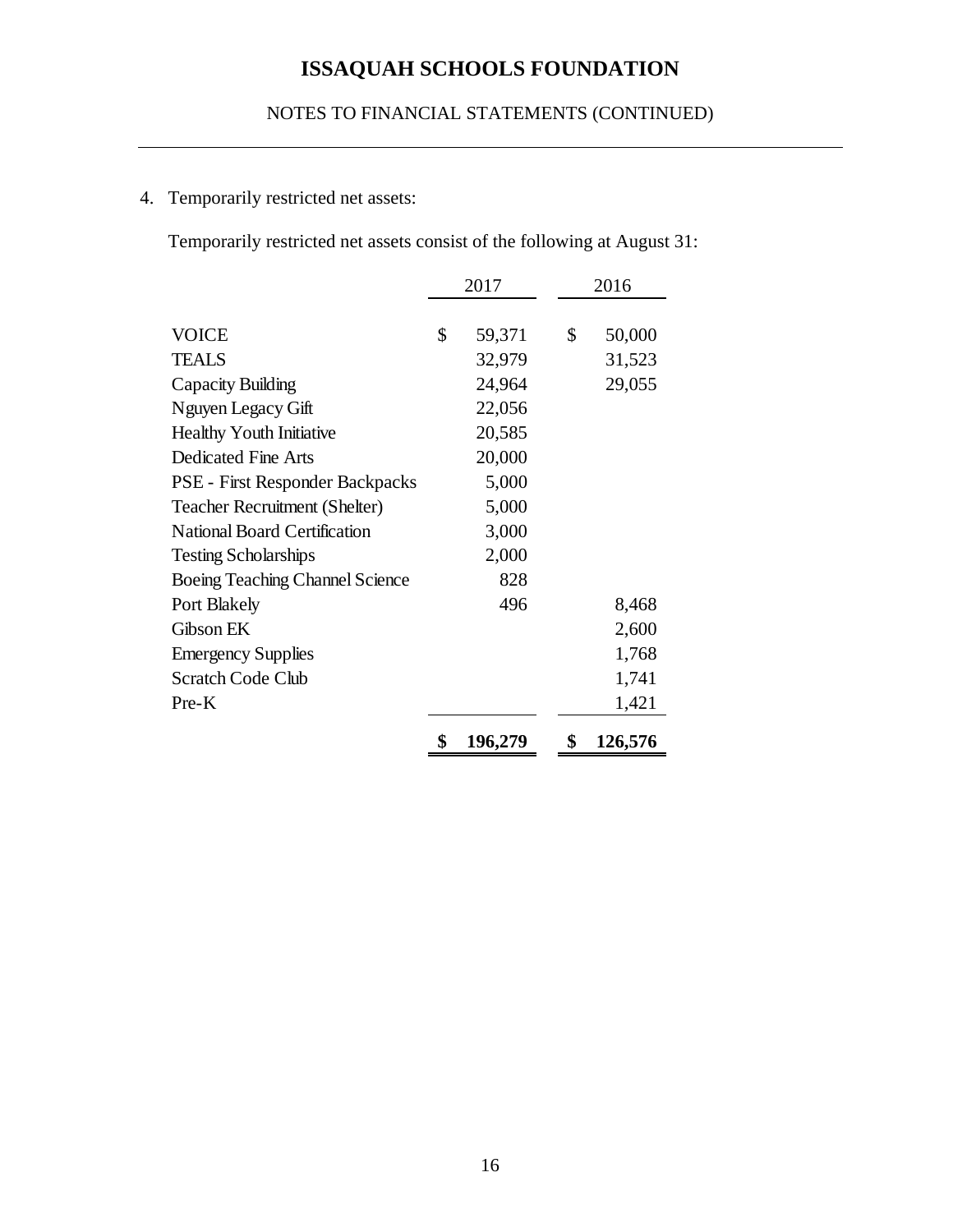NOTES TO FINANCIAL STATEMENTS (CONTINUED)

5. Endowment investments:

The Foundation's endowment consists of one fund designated by the Board to function as an endowment (quasi-endowment) established for the purpose of providing funding support in perpetuity for the operational costs of the Foundation or as determined by the Board. As required by accounting principles generally accepted in the United States, net assets associated with endowment funds, including quasi-endowments, are classified and reported based on the existence or absence of donor-imposed restrictions.

Interpretation of relevant law:

The Foundation operates in accordance with the Washington State Uniform Prudent Management of Institutional Funds Act (UPMIFA). The Foundation's Board has reviewed UPMIFA and, having considered its rights and obligations thereunder, has determined that it is desirable to preserve the quasi-endowment funds on a long term basis. The endowment is managed by the Foundation's Finance Committee. The Finance Committee's primary responsibility with regard to the endowment is to monitor the allocation and execute the rebalancing of the investment funds in accordance with the Foundation's investment policy.

Changes to board-designated net assets for the years ended August 31, 2017 and 2016, are as follows:

|                                                | 2017 |         | 2016    |
|------------------------------------------------|------|---------|---------|
| Board-designated net assets, beginning of year |      | 727,041 | 496,645 |
| Contributions                                  |      | 49,650  | 175,000 |
| Interest and dividends                         |      | 15,860  | 11,619  |
| Realized and unrealized gains                  |      | 81,647  | 43,777  |
| Board-designated net assets, end of year       |      | 874,198 | 727,041 |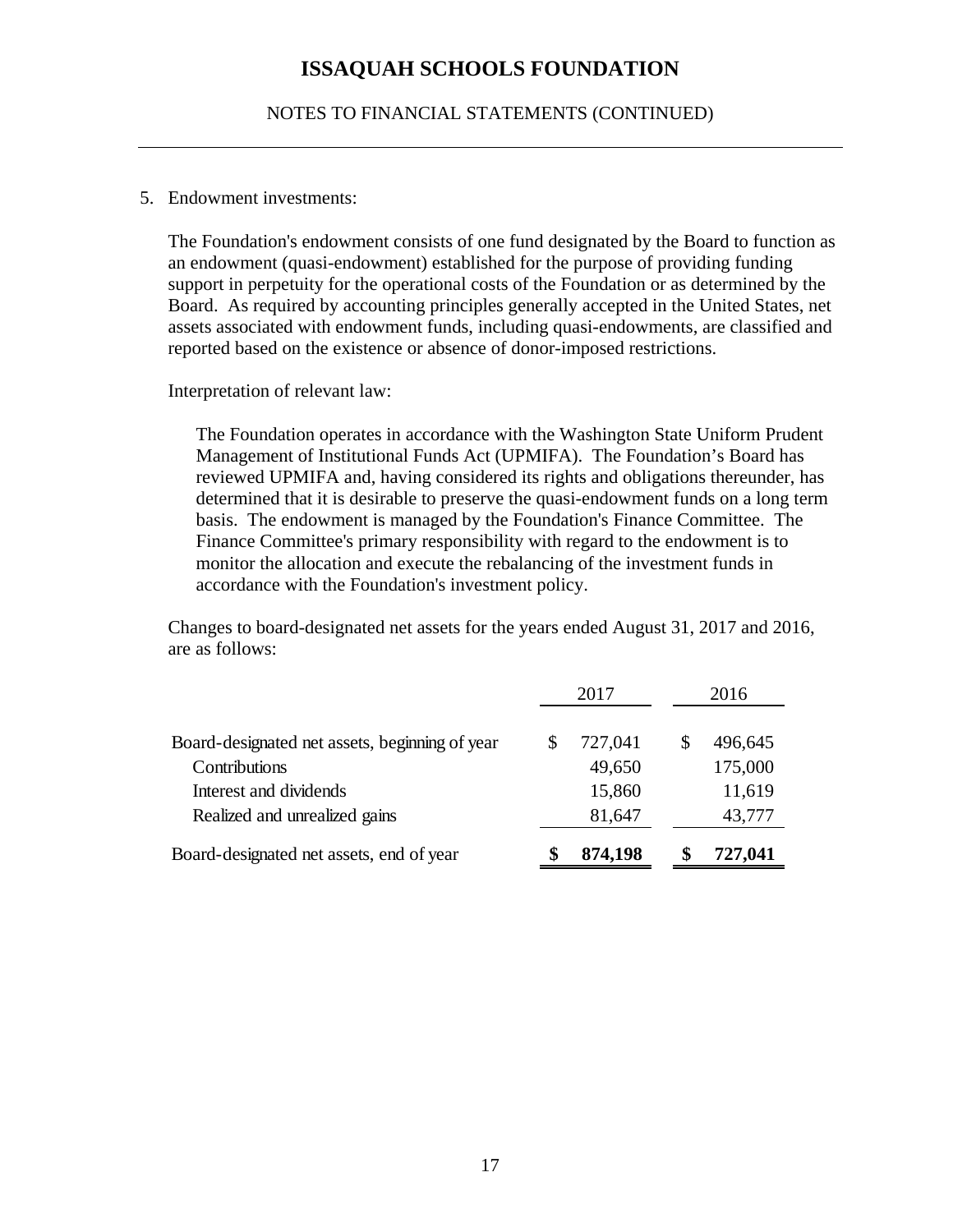## NOTES TO FINANCIAL STATEMENTS (CONTINUED)

#### 5. Endowment investments (continued):

Return objectives and risk parameters:

The Foundation has adopted investment and spending policies for endowment assets that attempt to provide a predictable stream of funding to programs supported by its endowment while seeking to maintain the purchasing power of the endowment assets. Under this policy, as approved by the Board, the first priority is to preserve the endowment's asset size to provide, at a minimum, the same level of support in real dollars to future generations. The secondary long-term goal is to modestly grow the asset size of the investment portfolio by realizing a real rate of return after any administrative and management expenses.

Strategies employed for achieving objectives:

The Foundation's investment philosophy is based on a total return concept, which includes the sum of dividend and interest income, along with any realized or unrealized capital appreciation or loss after all transaction costs. The Finance Committee will periodically review the appropriate investment goal for the annual total return of assets.

The endowment generally will have sufficient marketability to be readily liquidated in the open market. The endowment will hold well-diversified mutual funds or exchange traded funds. Individual securities will not be purchased and any individual securities donated will be liquidated and invested according to the investment policy. The funds shall be invested at the discretion of the Finance Committee subject to the following:

- The Foundation's investment objective is to realize capital appreciation consistent with safety of principal. Philosophically, the Board believes longterm results will be determined largely by asset mix.
- Investments in fixed income may consist of investment grade securities and may include preferred stock funds. A minimum of 80% of the fixed income portfolio will be rated "A" or better by Moody's and/or Standard and Poor's. A maximum of 5% of endowment fund assets may include less than investment grade bond funds.